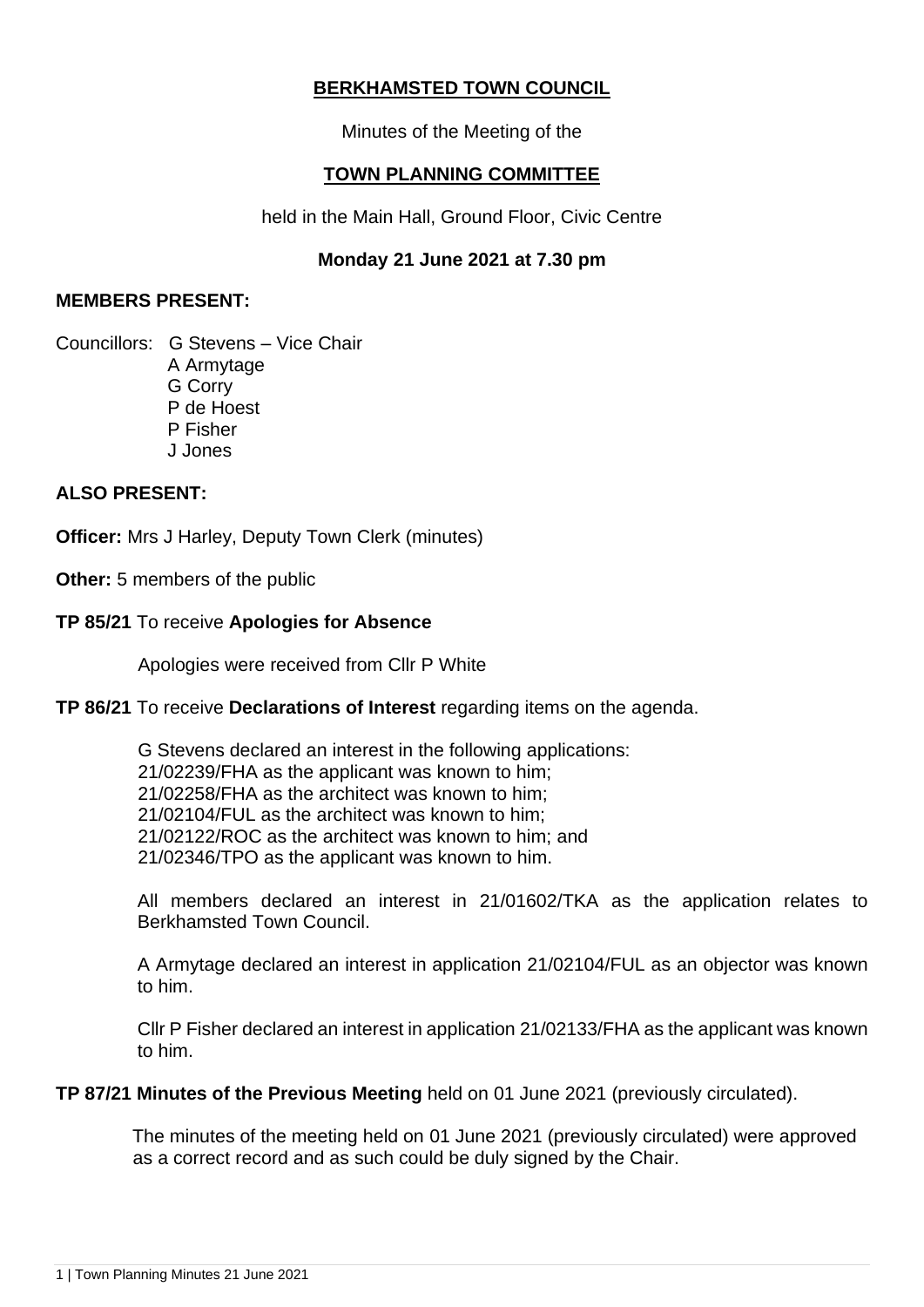## **TP 88/21 Chair's Communications**

## **1. Road Traffic Orders**

### **i) THE HERTFORDSHIRE (TEMPORARY CLOSING OF VARIOUS ROADS IN BERKHAMSTED) ORDER 2021**

NOTICE is given that Hertfordshire County Council intends to make an Order under Section 14(1) of the Road Traffic Regulation Act 1984, to prohibit all vehicular traffic from using the following lengths of roads ("the Roads"):-

1.that length of Beech Drive, Berkhamsted from its junction with Woodlands Avenue north westwards to its junction with Three Close Lane, a distance of approximately 178 metres.

An alternative route will be via Woodlands Avenue, Swing Gate Lane, A4251 High Street and Three Close Lane.

2.that length of Chesham Road, Berkhamsted from its junction with A4251 High Street south westwards to its junction with the A41 (unnamed road)/A416 Kingshill Way roundabout, a distance of approximately 1149 metres.

An alternative route will be via A4251 High Street and A416 (Kings Road/Kingshill Way).

3.that length of Oak Drive, Berkhamsted from its junction with Woodlands Avenue south eastwards for a distance of approximately 84 metres.

There is no alternative route available for vehicles when the works are being carried out. However vehicular access to properties in this road will be maintained whenever possible throughout the duration of the works.

The Order is needed because works are proposed to be executed on or near the Roads.

If the Order is made, it shall come into force on 5 July 2021 for a period of up to 18 months. However, the restrictions specified shall only take effect at the times indicated by signs on or near the Roads.

#### **ii) THE HERTFORDSHIRE (TEMPORARY CLOSING AND TEMPORARY WAITING RESTRICTIONS IN VARIOUS ROADS IN BERKHAMSTED) ORDER 2021**

NOTICE is given that Hertfordshire County Council intends to make an Order under Section 14(1) of the Road Traffic Regulation Act 1984, to prohibit all vehicular traffic from using the following lengths of roads ("the Roads"), except for access and to prohibit all vehicles from waiting at any time on both sides of these lengths of Roads whilst works are in progress:-

1.that length of Kingsdale Road, Berkhamsted from its junction with A416 Kings Road south westwards for its entire length.

There is no alternative route available for vehicles when the works are being carried out. However vehicular access to properties in this road will be maintained whenever possible throughout the duration of the works.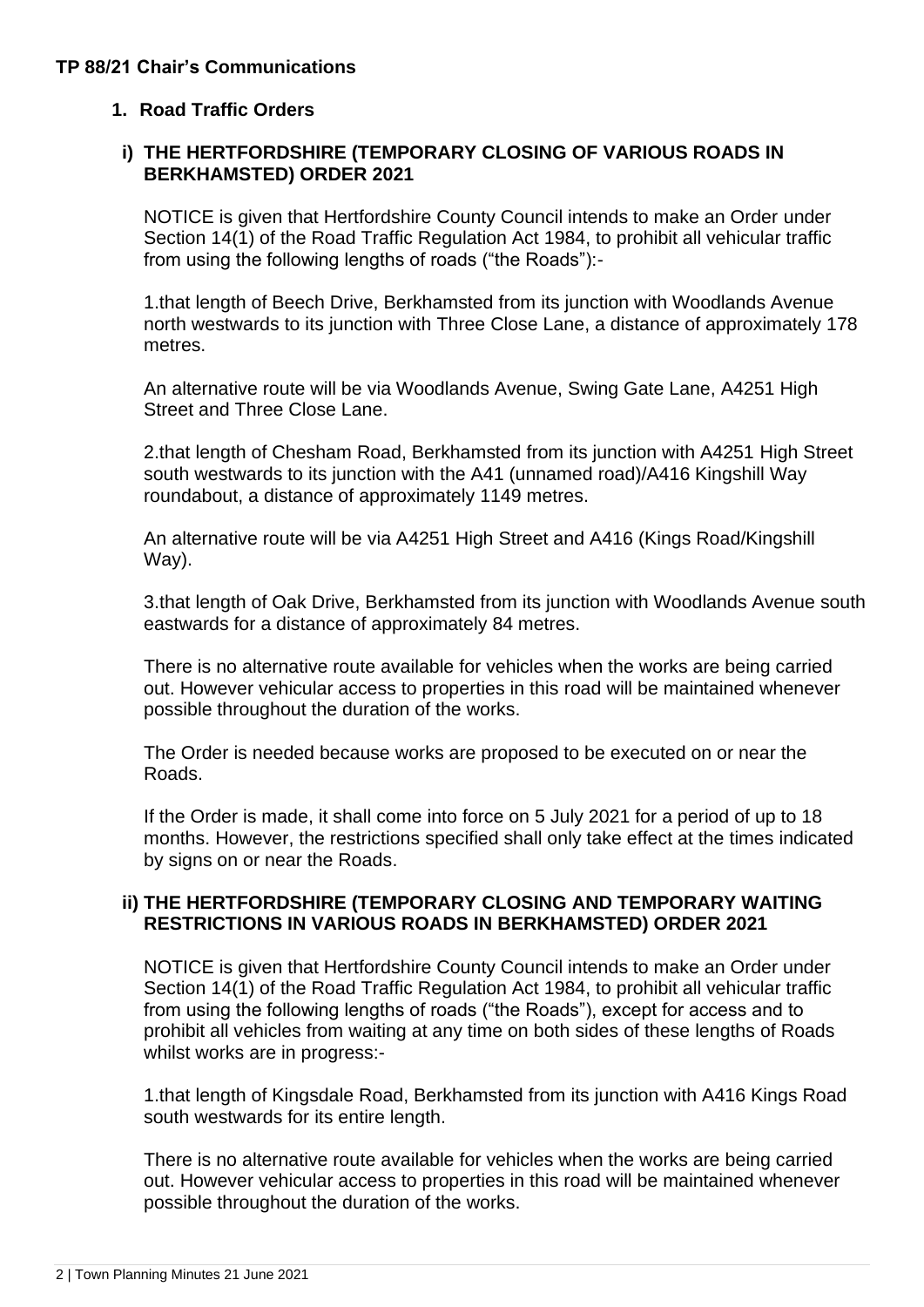2.that length of Park Street, Berkhamsted from its junction with A4251 High Street north eastwards for its entire length.

There is no alternative route available for vehicles when the works are being carried out. However vehicular access to properties in this road will be maintained whenever possible throughout the duration of the works.

The Order is needed because works are proposed to be executed on or near the Roads.

If the Order is made, it shall come into force on 5 July 2021 for a period of up to 18 months. However, the restrictions specified shall only take effect at the times indicated by signs on or near the Roads.

### **iii)THE HERTFORDSHIRE (TEMPORARY CLOSING OF THE HAWTHORNS/FINCH ROAD AND WHITEWOOD ROAD, BERKHAMSTED DURING A 'RESIDENTS STREET PARTY') ORDER 2021**

NOTICE is given that Hertfordshire County Council intends to make an Order under Section 16(A) of the Road Traffic Regulation Act 1984, to prohibit all vehicular traffic from using the following lengths of roads: -

1. that length of The Hawthorns/Finch Road, Berkhamsted from its junction with Shrublands Road south westwards, south eastwards and south westwards to its junction with Orchard Avenue, a distance of approximately 405 metres.

An alternative route will be via Shrublands Road, Shrublands Avenue, Greenway and Finch Road.

2. that length of Whitewood Road, Berkhamsted from its northernmost junction with Finch Road north eastwards for its entire length.

There is no alternative route available for vehicles whilst the event takes place. However vehicular access to properties in this road will be maintained whenever possible throughout the duration of the event.

The sections of roads will be closed between the hours of 1.00pm and 10.00pm on Friday 9 July 2021, when signs are in place.

The purpose of the Order is to ensure public safety and prevent accidents for the duration of the 'Residents Street Party'

#### **2. Tree Preservation Orders**

None had been received.

#### **3. Licensing**

i) Application for Pavement Licence received for: Cafe Epicure Ltd, 223 High Street.

It was noted that Enforcement have queried the number of tables proposed and the Committee agreed with this query.

ii) Premises Licence/Club Premises Licence received for: Hanako, 140 High Street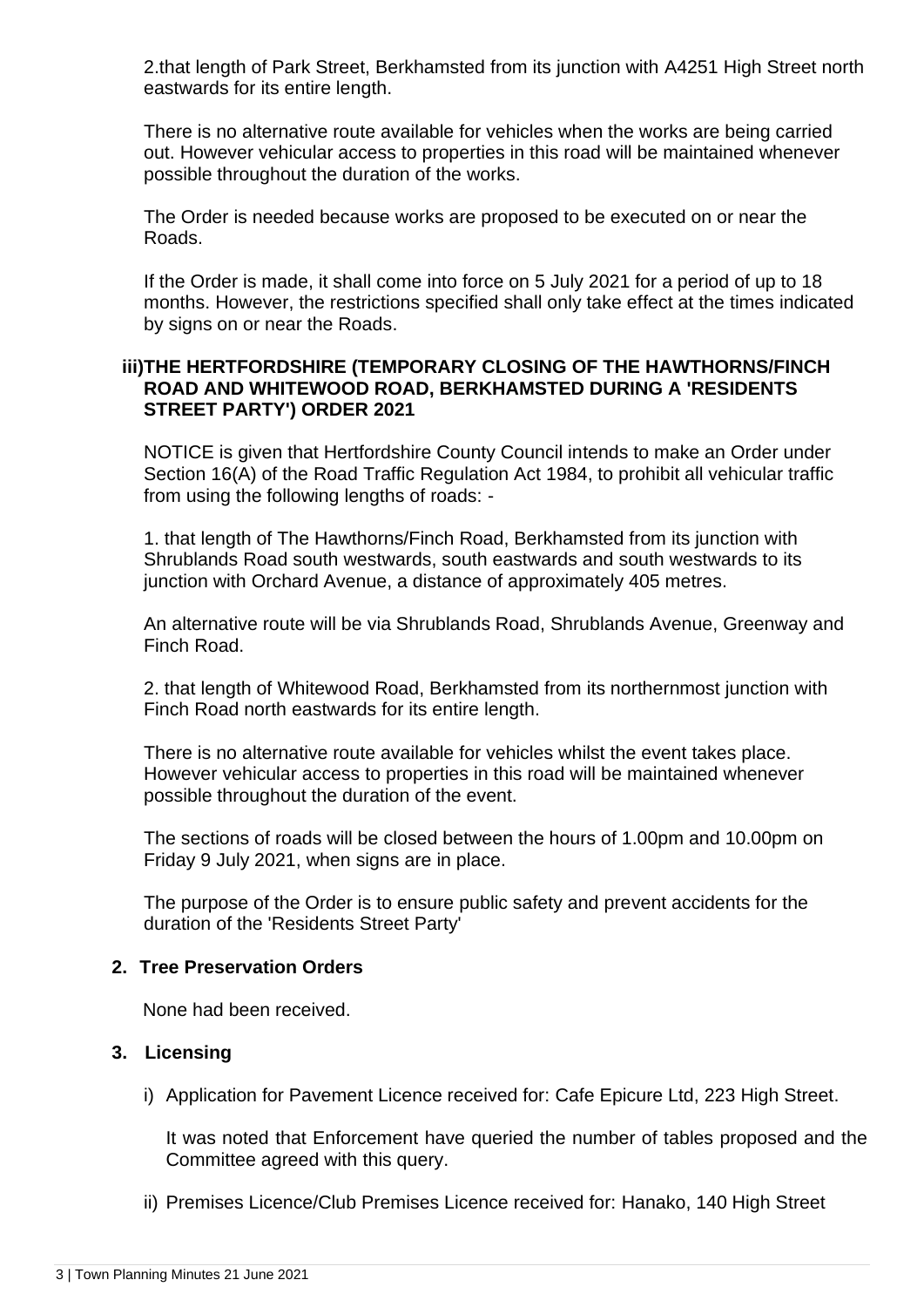iii) Application for Pavement Licence received for: Costa, 162-166 High Street.

The Committee queried whether there would be suitable access for buggies/wheelchair access.

#### **TP 89/21 Multi Storey Car Park Update**

There were no updates.

#### **TP 90/21 Public Participation**

To suspend Standing Orders to invite **public participation** on items on the agenda

#### **TP 91/21 To consider, for Resolution, forms and drawings for applications relating to the Town of Berkhamsted received from Dacorum Borough Council.**

| 21/01337/FHA | <b>AMENDED/ADDITIONAL INFORMATION</b><br>A single storey side return and rear extension to the existing house,<br>including interior reconfiguration (amended scheme).<br>36 Victoria Road (EP)                                                                                                                                                                                     |
|--------------|-------------------------------------------------------------------------------------------------------------------------------------------------------------------------------------------------------------------------------------------------------------------------------------------------------------------------------------------------------------------------------------|
|              | <b>Objection</b>                                                                                                                                                                                                                                                                                                                                                                    |
|              | The Committee's reasons for objection remain as previous and are that this<br>proposed wide structure fills the plot width with a solid and taller brick wall<br>than the current fence and screen. The Conservation Officer suggests a<br>lighter structure would be preferable. In its current format, the Committee<br>agreed that the proposed extension is an overdevelopment. |
|              | CS12(g)                                                                                                                                                                                                                                                                                                                                                                             |
| 21/01539/FHA | <b>AMENDED/ADDITIONAL INFORMATION</b><br>Single storey rear extension<br>55 High Street (NV)                                                                                                                                                                                                                                                                                        |
|              | Standing Orders were suspended to enable members of the public to speak.                                                                                                                                                                                                                                                                                                            |
|              | The applicants spoke to advise that, following objections, the application has<br>been revised to consist of a modest rear extension only which will not impact<br>the amenity at number 57.                                                                                                                                                                                        |
|              | Standing Orders were reinstated.                                                                                                                                                                                                                                                                                                                                                    |
|              | <b>No Objection</b>                                                                                                                                                                                                                                                                                                                                                                 |
|              | The Committee praised the application for the sympathetic redesign.                                                                                                                                                                                                                                                                                                                 |
| 21/01843/FHA | <b>AMENDED/ADDITIONAL INFORMATION</b><br>Part demolition, single storey rear and first floor rear extensions<br>291 High Street (EP)                                                                                                                                                                                                                                                |
|              | Standing Orders were suspended to enable members of the public to speak.                                                                                                                                                                                                                                                                                                            |
|              | A representative from the BCA Townscape Group spoke to advise that the<br>Group were agreeable to the materials proposed, but that it had noted the                                                                                                                                                                                                                                 |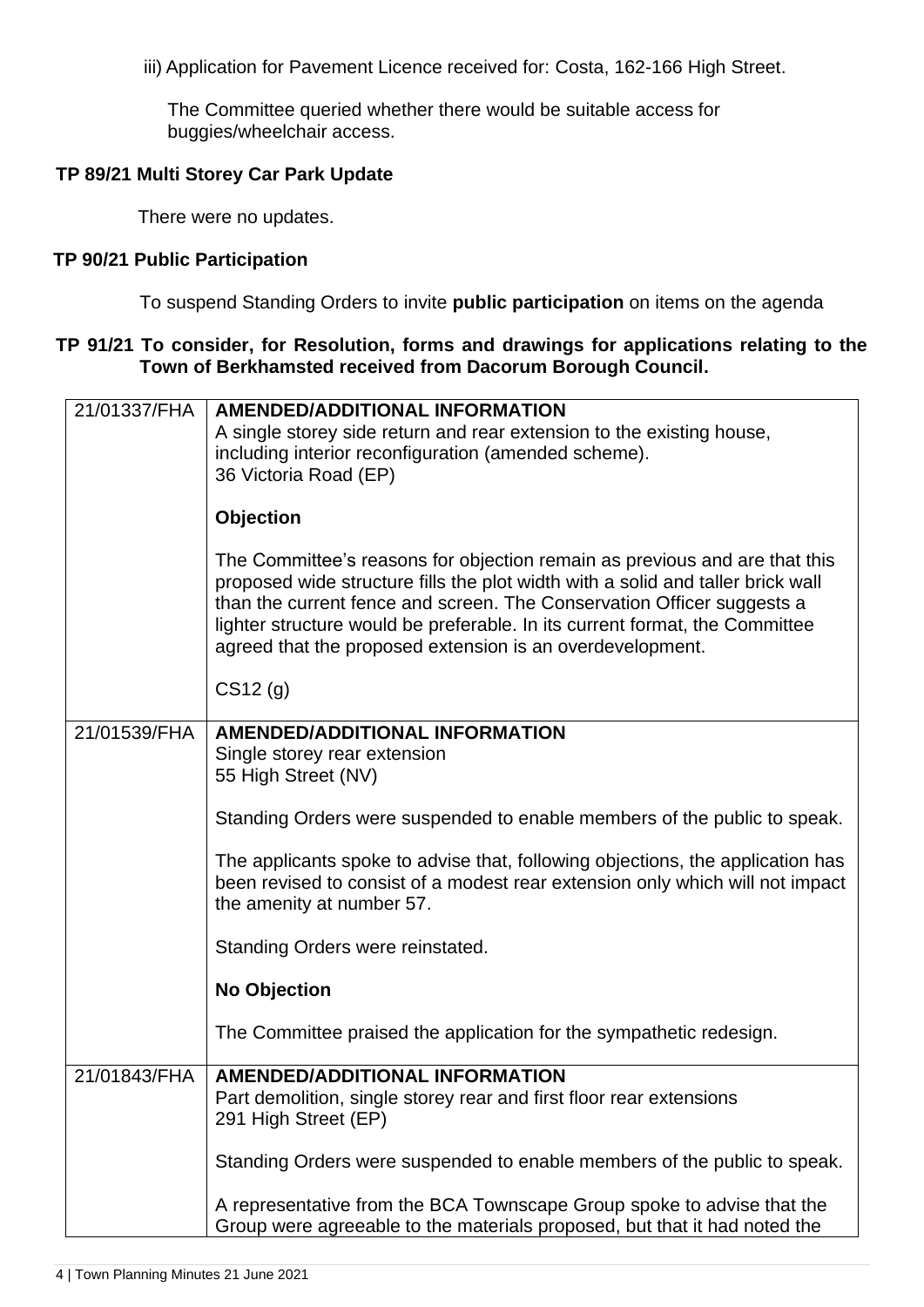|              | neighbour at no.293 is concerned at potential loss of light caused by the<br>proposed back extension.                                                                                                                                                       |
|--------------|-------------------------------------------------------------------------------------------------------------------------------------------------------------------------------------------------------------------------------------------------------------|
|              | Standing Orders were reinstated.                                                                                                                                                                                                                            |
|              | <b>No Objection</b>                                                                                                                                                                                                                                         |
|              | The changes made are a better conformity with the streetscene. The<br>Committee requested a condition stipulating that the materials, type and<br>bond match the existing so that the extension does not jar with the adjacent<br>Grade II listed building. |
| 21/01863/FHA | <b>AMENDED/ADDITIONAL INFORMATION</b><br>Single storey rear extension, excavation for patio<br>18 Castle Street (MM)                                                                                                                                        |
|              | <b>No Objection</b>                                                                                                                                                                                                                                         |
|              | The Committee noted the comments made by the planning officer regarding<br>misplacement of the 45° line.                                                                                                                                                    |
| 21/01957/FHA | <b>AMENDED/ADDITIONAL INFORMATION</b><br>Two storey side extension and part garage conversion<br>19 Connaught Gardens (MM)                                                                                                                                  |
|              | <b>No Objection</b>                                                                                                                                                                                                                                         |
|              | The Committee noted comments made by the planning officer.                                                                                                                                                                                                  |
| 21/01976/FHA | <b>AMENDED/ADDITIONAL INFORMATION</b><br>Demolition of existing outbuilding and construction of replacement oak<br>framed outbuilding.<br>Swing Gate House, Swing Gate Lane (MM)                                                                            |
|              | <b>No Objection</b>                                                                                                                                                                                                                                         |
|              | The Committee requested that a condition be made as per the tree officer's<br>observations.                                                                                                                                                                 |
| 21/01682/FUL | <b>AMENDED/ADDITIONAL INFORMATION</b><br>Demolition of existing detached house, to be replaced with a new detached<br>home (amended scheme).<br>Mabuhay, Brownlow Road (JG)                                                                                 |
|              | Standing Orders were suspended to enable members of the public to speak.                                                                                                                                                                                    |
|              | A representative from the BCA Townscape Group spoke to object to the<br>application. They advised that the additional documents do not alter the<br>Group's opinion, whose objection remains.                                                               |
|              | Standing Orders were reinstated.                                                                                                                                                                                                                            |
|              | <b>Objection</b>                                                                                                                                                                                                                                            |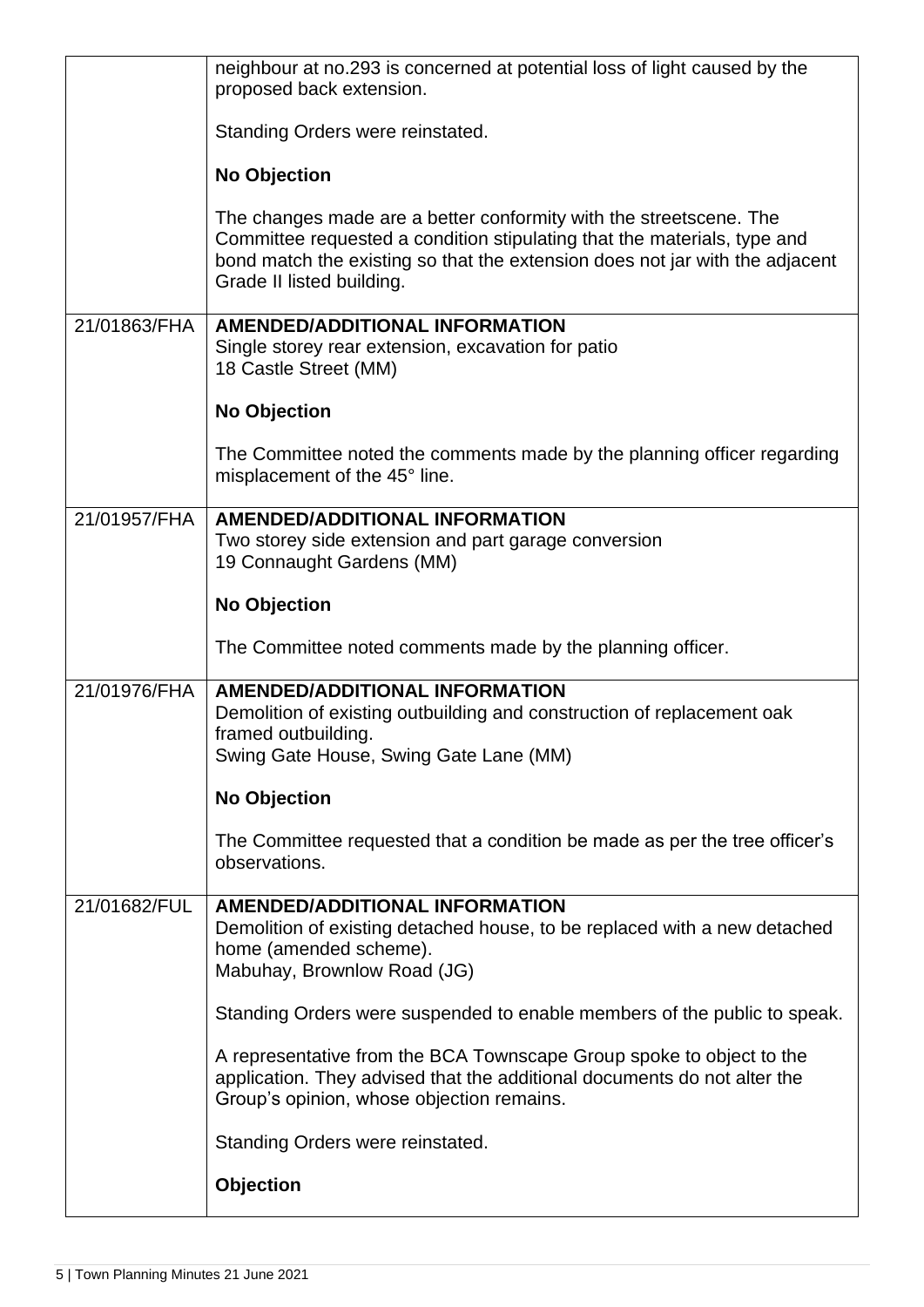|              | The Committee noted the small amendment made in the form of a few new<br>trees. It drew attention to the letter of objection from the Castle Trust, which<br>sets out substantive reasons why the proposals fail to address the principal<br>reasons for objections<br>Given the importance of the location and its setting in context of the Historic<br>Monument the Committee objected to the application for the same reasons<br>as previous, which are that the scale, mass and bulk of the proposed<br>developed is over dominant and inappropriate for this heritage setting. It is<br>out of keeping with the streetscape and would be viewable from the Castle,<br>which is in the Conservation Area. It also continued to agree with Dacorum's<br>reasons for refusing the application in February 2021, in particular that' 'the<br>proximity of the proposed replacement dwelling to the Scheduled Ancient<br>Monument (Berkhamsted Castle) would, as a result of its bulk, mass and<br>scale, cause less than substantial harm to the setting of the heritage asset<br>which is of the highest level of significance.' Further, there is no public<br>benefit to the proposal and the use of Zinc is not suitable and is<br>environmentally less sustainable. If the case officer is minded to approve,<br>the Committee request that appropriate native species high level screening<br>be a condition. |
|--------------|-----------------------------------------------------------------------------------------------------------------------------------------------------------------------------------------------------------------------------------------------------------------------------------------------------------------------------------------------------------------------------------------------------------------------------------------------------------------------------------------------------------------------------------------------------------------------------------------------------------------------------------------------------------------------------------------------------------------------------------------------------------------------------------------------------------------------------------------------------------------------------------------------------------------------------------------------------------------------------------------------------------------------------------------------------------------------------------------------------------------------------------------------------------------------------------------------------------------------------------------------------------------------------------------------------------------------------------------------------------------------------------------------------------------------|
|              | NPPF (paragraph 193), CS27, CS11, P120.                                                                                                                                                                                                                                                                                                                                                                                                                                                                                                                                                                                                                                                                                                                                                                                                                                                                                                                                                                                                                                                                                                                                                                                                                                                                                                                                                                               |
| 21/02044/FUL | Single storey rear extension<br>222 High Street (RF)<br><b>Concern</b><br>If the officer is minded to approve, the consent should be limited to the<br>current tenant only, with any change of ownership requiring a new<br>application.                                                                                                                                                                                                                                                                                                                                                                                                                                                                                                                                                                                                                                                                                                                                                                                                                                                                                                                                                                                                                                                                                                                                                                              |
| 21/02090/FHA | Two storey and single storey rear and side extension<br>62 Victoria Road (NV)<br><b>No Objection</b>                                                                                                                                                                                                                                                                                                                                                                                                                                                                                                                                                                                                                                                                                                                                                                                                                                                                                                                                                                                                                                                                                                                                                                                                                                                                                                                  |
| 21/02119/FHA | Replacement of existing front door with heritage composite part glazed door<br>36A Charles Street (LB)<br><b>No Objection</b>                                                                                                                                                                                                                                                                                                                                                                                                                                                                                                                                                                                                                                                                                                                                                                                                                                                                                                                                                                                                                                                                                                                                                                                                                                                                                         |
| 21/02133/FHA | Single-storey side extension<br>Homestead, Shootersway (LB)<br><b>No Objection</b>                                                                                                                                                                                                                                                                                                                                                                                                                                                                                                                                                                                                                                                                                                                                                                                                                                                                                                                                                                                                                                                                                                                                                                                                                                                                                                                                    |
| 21/02140/FHA | Partial ground floor side infill, first floor rear extension and new roof dormer<br>to the existing dwelling<br>79 Shrublands Avenue (JM)<br>Standing Orders were suspended to enable members of the public to speak.<br>A representative from the BCA Townscape Group spoke to object to the<br>application for the following reasons: the proposed dormer is too large, there                                                                                                                                                                                                                                                                                                                                                                                                                                                                                                                                                                                                                                                                                                                                                                                                                                                                                                                                                                                                                                       |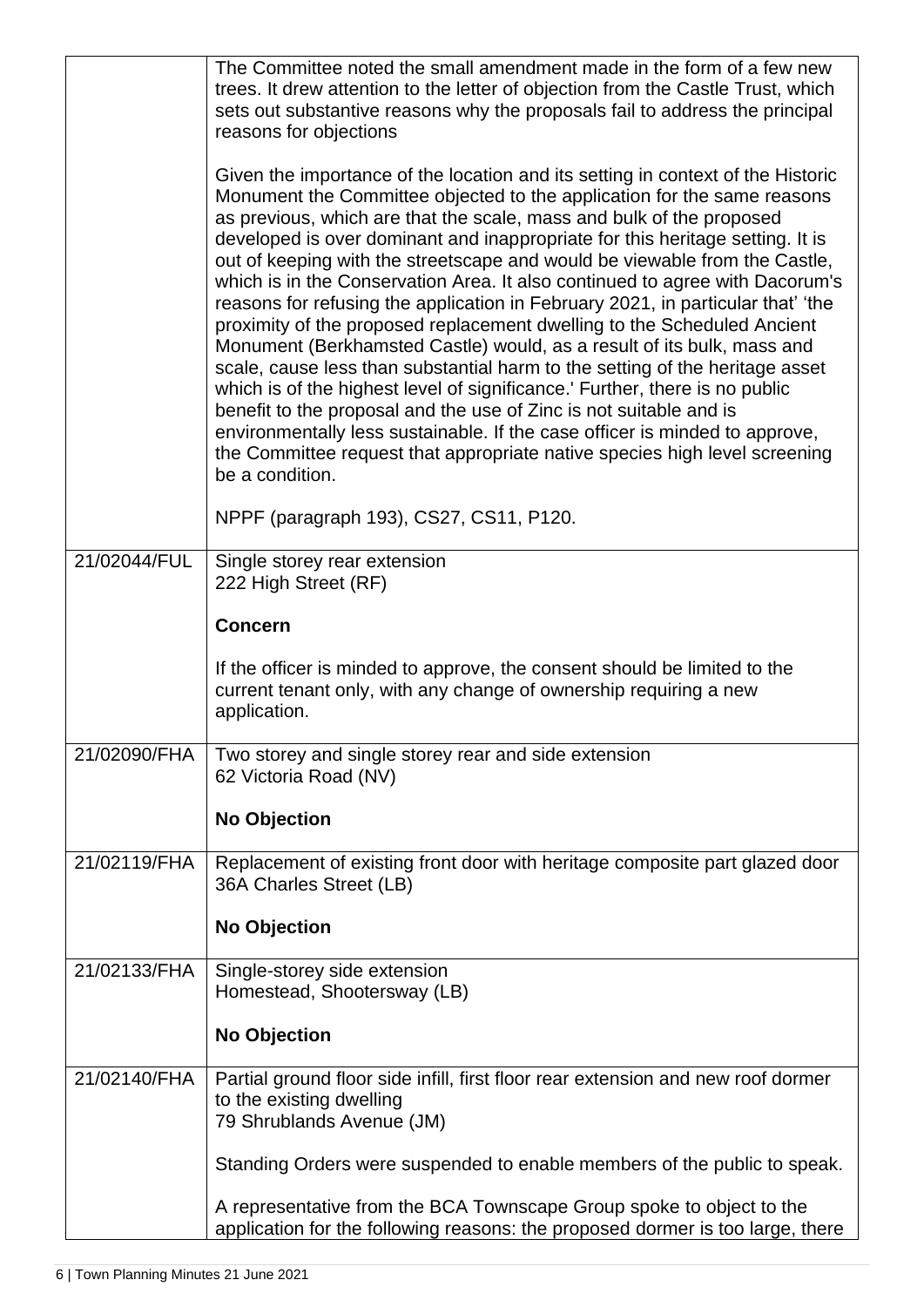|              | is no specification for the replacement timber windows and the drawings are<br>incoherent and contradictory.                                                                                                                                                                                                                             |
|--------------|------------------------------------------------------------------------------------------------------------------------------------------------------------------------------------------------------------------------------------------------------------------------------------------------------------------------------------------|
|              | Standing Orders were reinstated.                                                                                                                                                                                                                                                                                                         |
|              | Objection                                                                                                                                                                                                                                                                                                                                |
|              | The Committee agree with the comments made by the BCA and the<br>Conservation Officer. The application is a breach of the Article 4 Directive<br>and the drawings are unclear on aspects of the design. The Committee<br>suggested that the application be withdrawn and resubmitted once the<br>issues referred to have been addressed. |
| 21/02144/FHA | Single storey rear extension. Alteration to flank wall windows. Replace flat<br>roof to front bay window with a pitched roof<br>20 Queens Road (LB)                                                                                                                                                                                      |
|              | <b>No Objection</b>                                                                                                                                                                                                                                                                                                                      |
| 21/02152/FHA | Double & single storey side extension and the creation of a usable off-road<br>parking space<br>9 North Road (JM)                                                                                                                                                                                                                        |
|              | <b>No Objection</b>                                                                                                                                                                                                                                                                                                                      |
|              | The Committee noted comments made by the Conservation and Design<br>team regarding matching brick stock, timber and paint.                                                                                                                                                                                                               |
| 21/02170/FHA | Garage conversion, single storey rear extension, pitched roof to replace<br>existing flat roof to side projection<br>21 Castle Hill Avenue (LB)                                                                                                                                                                                          |
|              | <b>No Objection</b>                                                                                                                                                                                                                                                                                                                      |
| 21/02204/FHA | Proposed ground floor wraparound extension, floor plan redesign and all<br>associated works.<br>Ingledene, 29 Queens Road (NV)                                                                                                                                                                                                           |
|              | <b>Concern</b>                                                                                                                                                                                                                                                                                                                           |
|              | The Committee were concerned that there may be loss of access to the rear<br>of the property.                                                                                                                                                                                                                                            |
| 21/02213/FHA | Loft conversion<br>62 Ellesmere Road (LB)                                                                                                                                                                                                                                                                                                |
|              | <b>No Objection</b>                                                                                                                                                                                                                                                                                                                      |
|              | The Committee requested Conservation style rooflights.                                                                                                                                                                                                                                                                                   |
| 21/02219/FHA | Replacement windows<br>28 Nightingale Lodge, Cowper Road (LB)                                                                                                                                                                                                                                                                            |
|              | No Objection                                                                                                                                                                                                                                                                                                                             |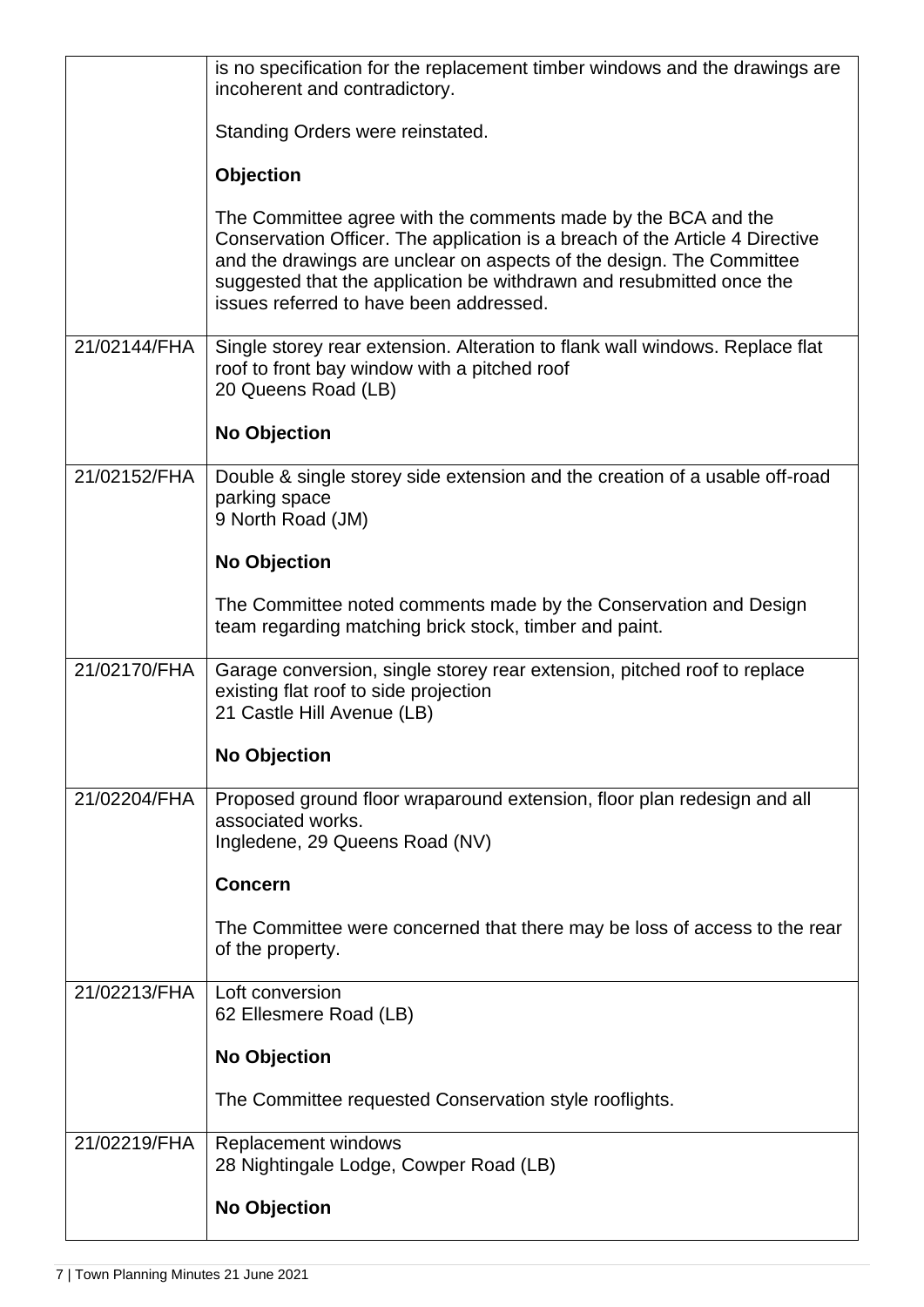| 21/02232/FHA | Construction of detached garage<br>Meadow Way, Cross Oak Road (JM)                                                                                                                                |
|--------------|---------------------------------------------------------------------------------------------------------------------------------------------------------------------------------------------------|
|              | <b>Objection</b>                                                                                                                                                                                  |
|              | By its scale, mass and bulk and its location to the front of the notional<br>building line, the application fails to comply with Policy.                                                          |
|              | CS11, CS12                                                                                                                                                                                        |
| 21/02337/FHA | Single storey rear extension and removal of existing outbuilding.<br>14 Cobb Road (LB)                                                                                                            |
|              | <b>No Objection</b>                                                                                                                                                                               |
|              | The Committee requested that the materials match.                                                                                                                                                 |
| 21/02239/FHA | Single storey rear extension<br>16 Crossways (LB)                                                                                                                                                 |
|              | <b>No Objection</b>                                                                                                                                                                               |
| 21/02252/FHA | First floor side extension and alterations.<br>60 Bridgewater Road (MM)                                                                                                                           |
|              | <b>No Objection</b>                                                                                                                                                                               |
| 21/02258/FHA | Construction of single storey side extension to replace existing conservatory,<br>and new basement level garden room under extended terrace with<br>associated landscaping<br>48 Castle Hill (TG) |
|              | <b>No Objection</b>                                                                                                                                                                               |
| 21/02274/FHA | Rear extension, reroofing of the stores and enlargement of the porch<br>39 Durrants Road (MM)                                                                                                     |
|              | <b>Concern</b>                                                                                                                                                                                    |
|              | In principle, the Committee had no objection, but imprecise drawings do not<br>correctly show where the boundaries of the two properties are in relation to<br>the reroofing of the stores.       |
| 21/02276/FHA | Hip to gable roof extension, with rear dormer window and rooflights to front<br>roofslope, to facilitate loft conversion to habitable accommodation<br>Low Briery, 148 Bridgewater Road (NV)      |
|              | <b>No Objection</b>                                                                                                                                                                               |
| 21/02304/FHA | Proposed alterations to existing flat roof at front of property to mono pitch<br>roof, construction of 2nd storey side and 2 storey rear extension<br>9 Lombardy Drive (JM)                       |
|              | <b>Concern</b>                                                                                                                                                                                    |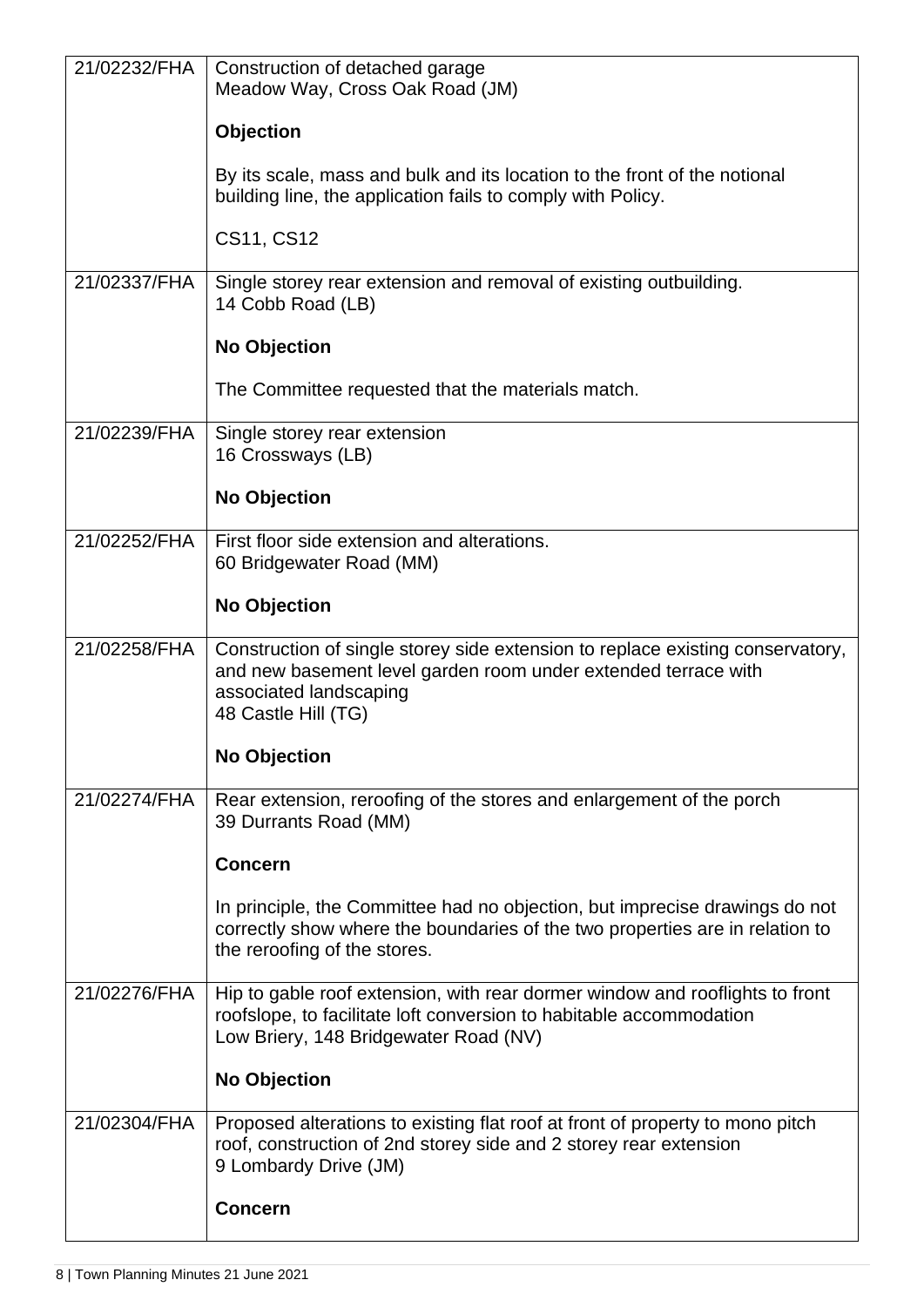|              | The Committee were concerned about potential loss of amenity to the rear<br>due to the proposed full depth windows and Juliet balcony in new bedroom<br>number four.                                                                                                      |
|--------------|---------------------------------------------------------------------------------------------------------------------------------------------------------------------------------------------------------------------------------------------------------------------------|
| 21/02366/FHA | Proposed facade alterations and associated works to proposed ground floor<br>rear extension<br>Wayside, Doctors Commons Road (MM)                                                                                                                                         |
|              | <b>No Objection</b>                                                                                                                                                                                                                                                       |
| 21/02381/FHA | Single storey front and side extension. Internal works.<br>43 Westfield Road (LB)                                                                                                                                                                                         |
|              | <b>No Objection</b>                                                                                                                                                                                                                                                       |
| 21/02386/FHA | Demolition of existing single storey rear kitchen extension, and replacement<br>with larger single storey rear extension, also incorporating reduction of first<br>floor bedroom window height at rear elevation of house to suit new roof pitch<br>7 Cross Oak Road (JM) |
|              | <b>Defer Decision</b>                                                                                                                                                                                                                                                     |
|              | The drawings are all in gifs, not PDFs, and so were not adequately viewable.                                                                                                                                                                                              |
| 21/02217/FHA | Single storey rear extension<br>5 Castle Hill Avenue (TG)                                                                                                                                                                                                                 |
|              | <b>No Objection</b>                                                                                                                                                                                                                                                       |
| 21/02076/FUL | Proposed new fencing and access gates providing for safeguarding of pupils<br>Kitcheners Field, Castle Hill (NG)                                                                                                                                                          |
|              | Standing Orders were suspended to enable members of the public to speak.                                                                                                                                                                                                  |
|              | A representative from the BCA Townscape Group spoke to object to the<br>application which is within the Chilterns AONB. The proposed fencing neither<br>conserves nor enhances the land. There is also insufficient justification for<br>installation of the fencing.     |
|              | Standing Orders were reinstated.                                                                                                                                                                                                                                          |
|              | <b>Objection</b>                                                                                                                                                                                                                                                          |
|              | The area is in the AONB and there is no report to justify the proposed<br>enclosure of this area.                                                                                                                                                                         |
|              | AONB, CS24, CS25                                                                                                                                                                                                                                                          |
| 21/02104/FUL | Replacement dwelling<br>Garden Cottage, Kingshill Way (DT)                                                                                                                                                                                                                |
|              | Standing Orders were suspended to enable members of the public to speak.                                                                                                                                                                                                  |
|              | Neighbours adjacent to the plot objected to the application. They stated that<br>the proposed new wall and roof style will be overbearing and reduce                                                                                                                      |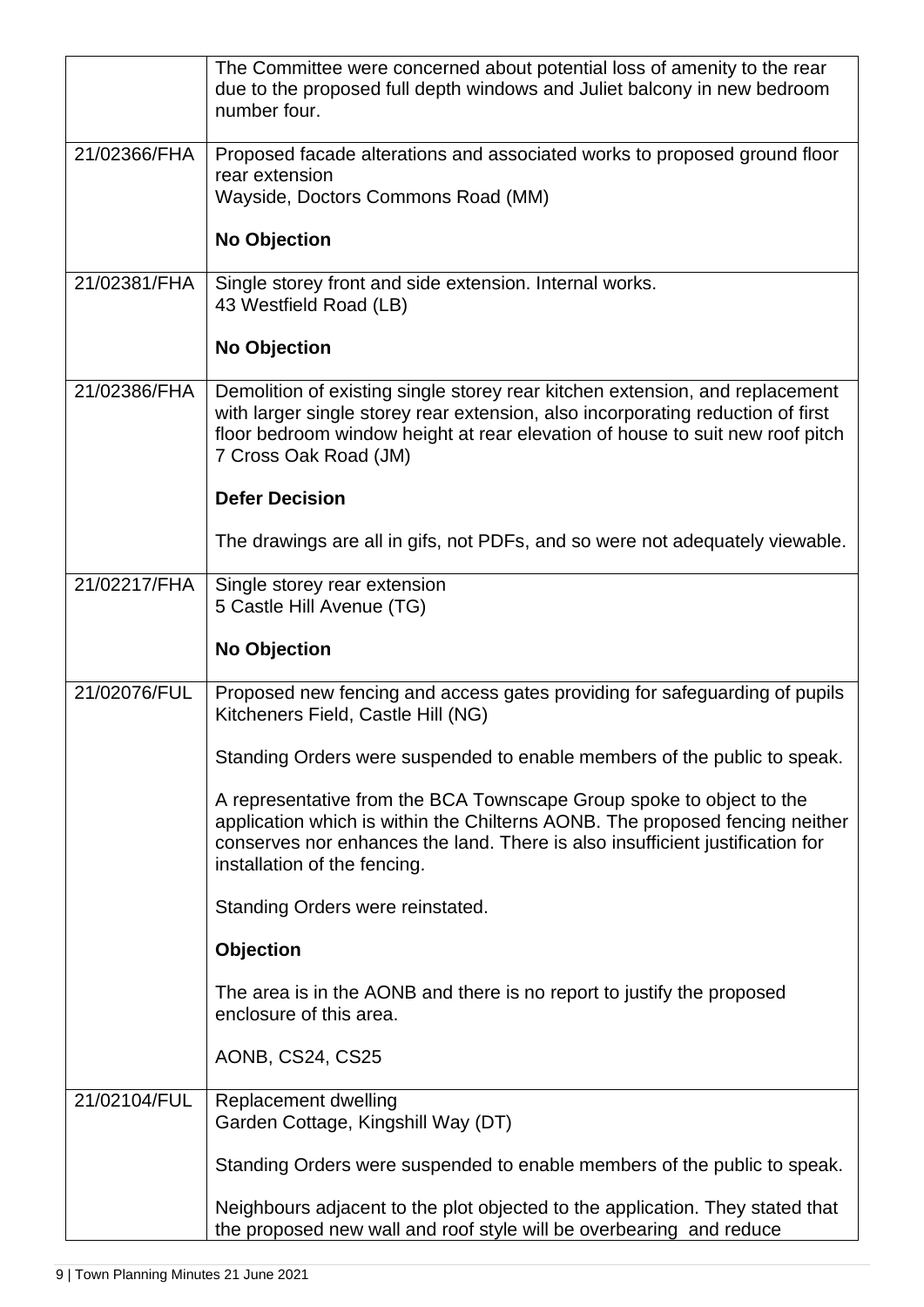|              | sunlight to their property. In addition, the new proposed access would exit<br>directly onto their garden.                                                                                                                                                                                                                                                                                                                |
|--------------|---------------------------------------------------------------------------------------------------------------------------------------------------------------------------------------------------------------------------------------------------------------------------------------------------------------------------------------------------------------------------------------------------------------------------|
|              | Standing Orders were reinstated.                                                                                                                                                                                                                                                                                                                                                                                          |
|              | Objection                                                                                                                                                                                                                                                                                                                                                                                                                 |
|              | The Committee noted the objections from the immediate neighbours<br>regarding loss of amenity. The proposals are an overdevelopment and not in<br>keeping with the streetscene with regard to scale, mass and bulk.                                                                                                                                                                                                       |
|              | CS12, Appendix 3 (iv, v)                                                                                                                                                                                                                                                                                                                                                                                                  |
| 21/02020/LBC | Refurbish four windows and one door, replace seven windows and a set of<br>doors.<br>1 Ernest Lindgren House, Archive Mews (LB)                                                                                                                                                                                                                                                                                           |
|              | <b>No Objection</b>                                                                                                                                                                                                                                                                                                                                                                                                       |
|              |                                                                                                                                                                                                                                                                                                                                                                                                                           |
| 21/02045/LBC | Single storey rear extension<br>222 High Street (RF)                                                                                                                                                                                                                                                                                                                                                                      |
|              | <b>Concern</b>                                                                                                                                                                                                                                                                                                                                                                                                            |
|              | If the officer is minded to approve, the consent should be limited to the<br>current tenant only, with any change of ownership requiring a new<br>application.                                                                                                                                                                                                                                                            |
| 21/02175/LDP | Remove Conservatory and replace with a single storey rear extension<br>88A Kings Road                                                                                                                                                                                                                                                                                                                                     |
|              | <b>Noted</b>                                                                                                                                                                                                                                                                                                                                                                                                              |
| 21/02077/LDP | Proposed loft conversion including new dormer to rear and installation of<br>velux window on side elevation.<br>14 Cedar Road (JM)                                                                                                                                                                                                                                                                                        |
|              | <b>Noted</b>                                                                                                                                                                                                                                                                                                                                                                                                              |
| 21/01830/RET | Retention of new wooden fence on rear boundary, 2m high with a wooden<br>trellis of 2ft on top<br>17 Gravel Path (MM)                                                                                                                                                                                                                                                                                                     |
|              | <b>Concern</b>                                                                                                                                                                                                                                                                                                                                                                                                            |
|              | The Committee noted the objection from the adjacent neighbour. The scale<br>of fence and trellis provides good screening but the Committee were<br>concerned that the height does not confirm with Policy.                                                                                                                                                                                                                |
| 21/02122/ROC | Removal/Variation of condition 2 (Materials) and condition 9 (approved<br>plans) attached to planning permission 20/03799/FUL (Change of use from<br>Doctor's Surgery (Use Class D1) to single residential dwelling (Use Class<br>C3) and associated works. Revised scheme including removal of<br>conservatory, construction of single storey rear extension and new garage.)<br>Milton House, Doctors Commons Road (EP) |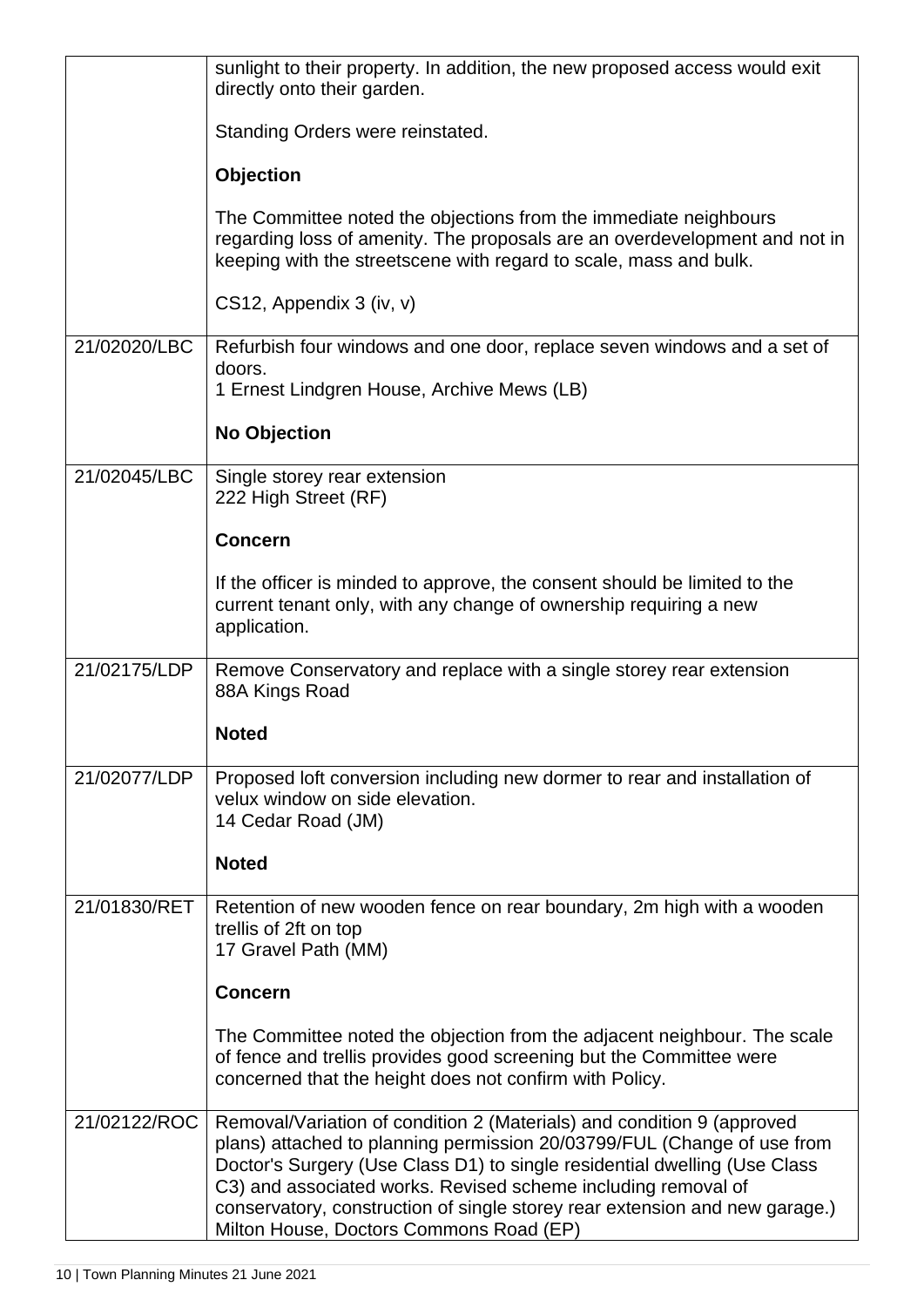|              | <b>No Objection</b>                                                                                                                                                          |
|--------------|------------------------------------------------------------------------------------------------------------------------------------------------------------------------------|
| 21/01602/TKA | Berkhamsted Town Council propose taking ownership of a telephone kiosk<br>Telephone Kiosk Opposite Church High Street (AP)                                                   |
|              | The Committee noted a comment sent in from a resident requesting that<br>more information be provided regarding the Town Council's intentions for the<br>kiosk.              |
|              | This application is from BT to the Borough Council to consult on the Town<br>Council taking ownership of the Grade II listed telephone box                                   |
|              | If successful, then the Town Council will apply to Dacorum separately for all<br>required planning permission and will provide full details of its intentions.               |
|              | <b>No Objection</b>                                                                                                                                                          |
| 21/02064/TCA | Works to trees<br>The Old Cottage, Bank Mill Lane (TG)                                                                                                                       |
|              | <b>No Objection</b>                                                                                                                                                          |
|              | Works should be undertaken in accordance with guidance from the RSPB.                                                                                                        |
| 21/02097/TCA | Work to trees<br>Celyn, Doctors Commons Road (TG)                                                                                                                            |
|              | <b>Concern</b>                                                                                                                                                               |
|              | Any works should maintain adequate screening in order to avoid loss of<br>privacy to the neighbour. Works should be undertaken in accordance with<br>guidance from the RSPB. |
| 21/02350/TCA | Works to T1 Copper Beech Tree<br>Cairnpark, 330 High Street (TG)                                                                                                             |
|              | <b>No Objection</b>                                                                                                                                                          |
|              | Works should be undertaken in accordance with guidance from the RSPB.                                                                                                        |
| 21/02118/TPO | Works to horse chestnut and Blue Atlas Cedar<br>18 Oakwood (TG)                                                                                                              |
|              | <b>No Objection</b>                                                                                                                                                          |
|              | Works should be undertaken in accordance with guidance from the RSPB.                                                                                                        |
| 21/02127/TPO | Fell sycamore tree<br>27 Coombe Gardens (TG)                                                                                                                                 |
|              | Objection                                                                                                                                                                    |
|              | There is no report given which justifies the felling of the sycamore.                                                                                                        |